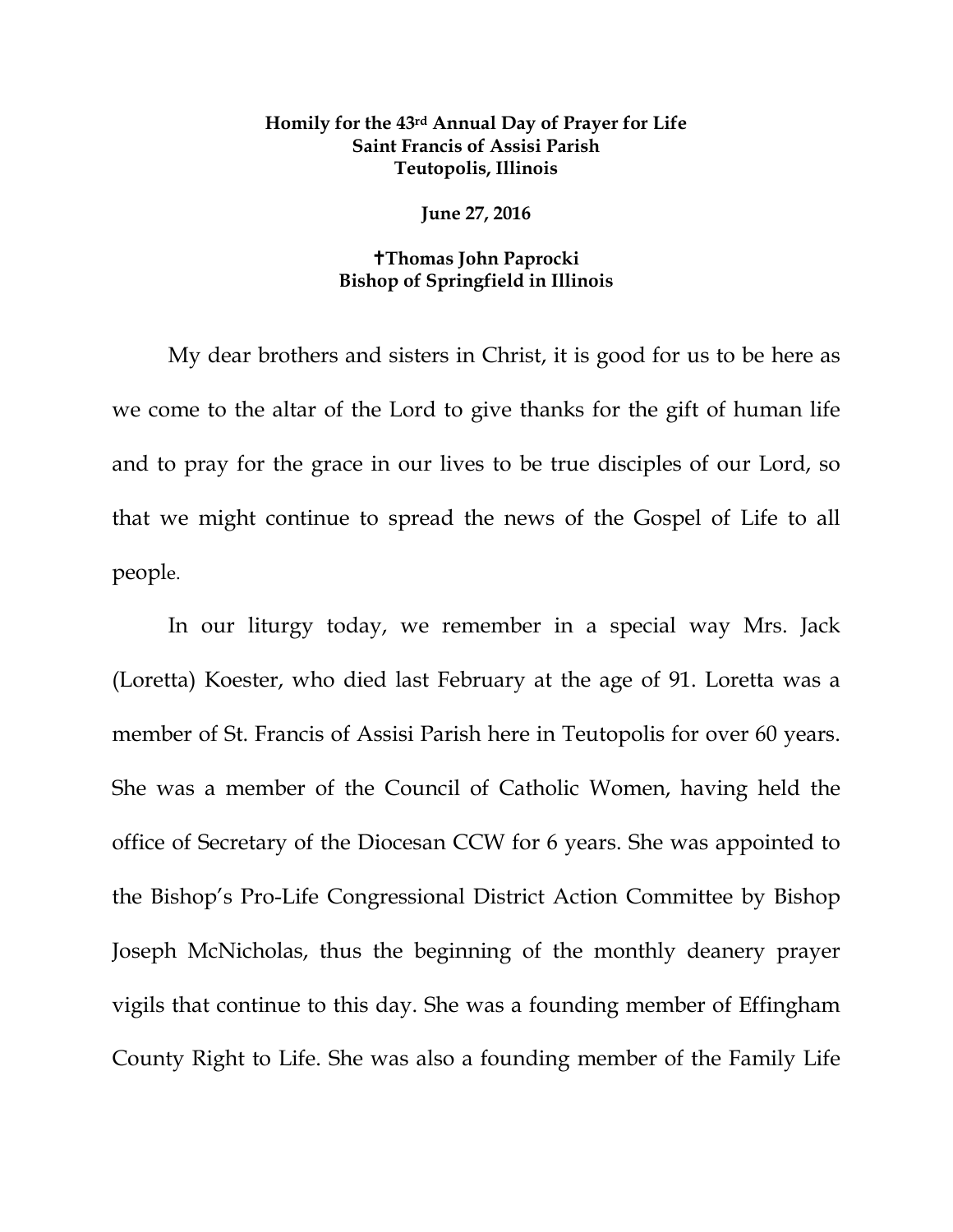Pregnancy Care Center in Effingham. In 2002, she was bestowed with the *Pro Ecclesia et Pontifice* Award by His Holiness Pope John Paul II for distinguished service to the Church and the world, along with the *Magnificat* Award from my predecessor, Bishop George Lucas. May this great pro-life legacy of Mrs. Koester inspire others to step up to the challenge of confronting the ongoing threats to human life from conception to natural death. May her soul and the souls of all the faithful departed rest in peace.

Tomorrow I will have the opportunity to lead a prayer rally at the State Capitol Building in Springfield in observance of the "Fortnight for Freedom," which began last week. This two-week period, which is called a fortnight, is a time when our liturgical calendar celebrates a series of great martyrs who remained faithful in the face of persecution by political power, including Saint Thomas More and Saint John Fisher, Saint John the Baptist, Saints Peter and Paul, and the First Martyrs of the Church of Rome. The purpose of this effort is to issue a nationwide call to defend religious liberty and to urge efforts to protect the first freedom of the Bill of Rights.

The theme of this year's Fortnight is "Freedom for Mission." In past years, people have participated in the Fortnight in diverse ways, including

2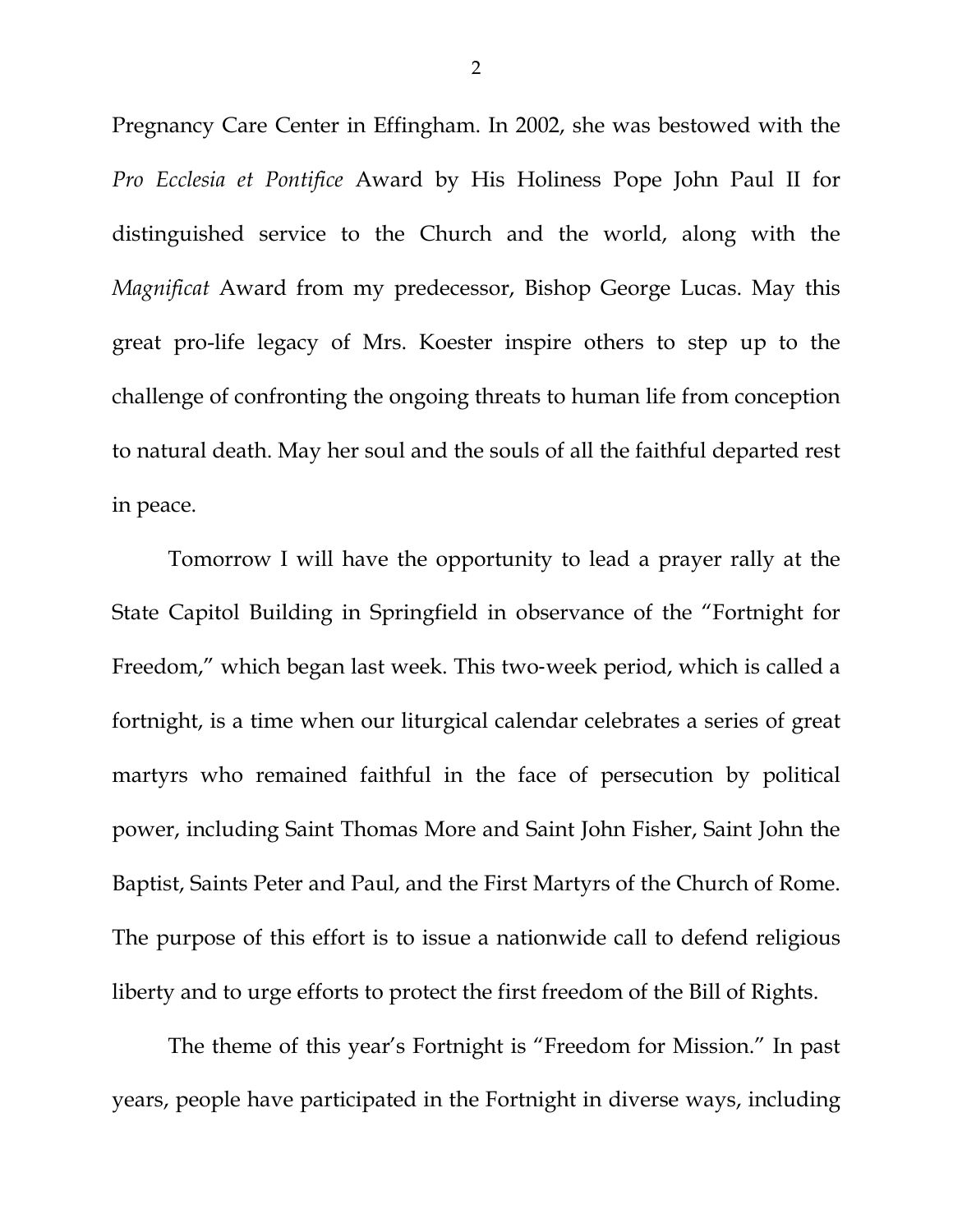interfaith prayer services, special Masses and holy hours, and public events where speakers have highlighted the various threats to religious liberty, both at home and abroad. This year, we encourage Christians to use these two weeks to reflect on the importance of religious freedom so that the Church might have space to carry out her mission of service and mercy.

While we are gathered here to conclude the day of prayer for life, it is fitting that we connect our prayers to those participating in the Fortnight for Freedom and to pray for the grace to keep fighting to protect our ability to carry out the whole mission of the Church. The central focus of this mission is on saving souls and converting hearts through our proclaiming the truth of the Gospel of Life. To do this effectively, we must be thoroughly instilled with a zeal for the mission of the Church as well as the Culture of Life in our thoughts, words, and actions. Moreover, our thoughts, words and actions must be consistent with what we believe as disciples of Christ.

Just as we strive to follow the truth of the Gospel and live as true Christian disciples, so too must we strive to live and proclaim the Gospel of Life in our daily lives. It is not only inconsistent but also morally impossible to be "personally opposed" to abortion while claiming not to

3